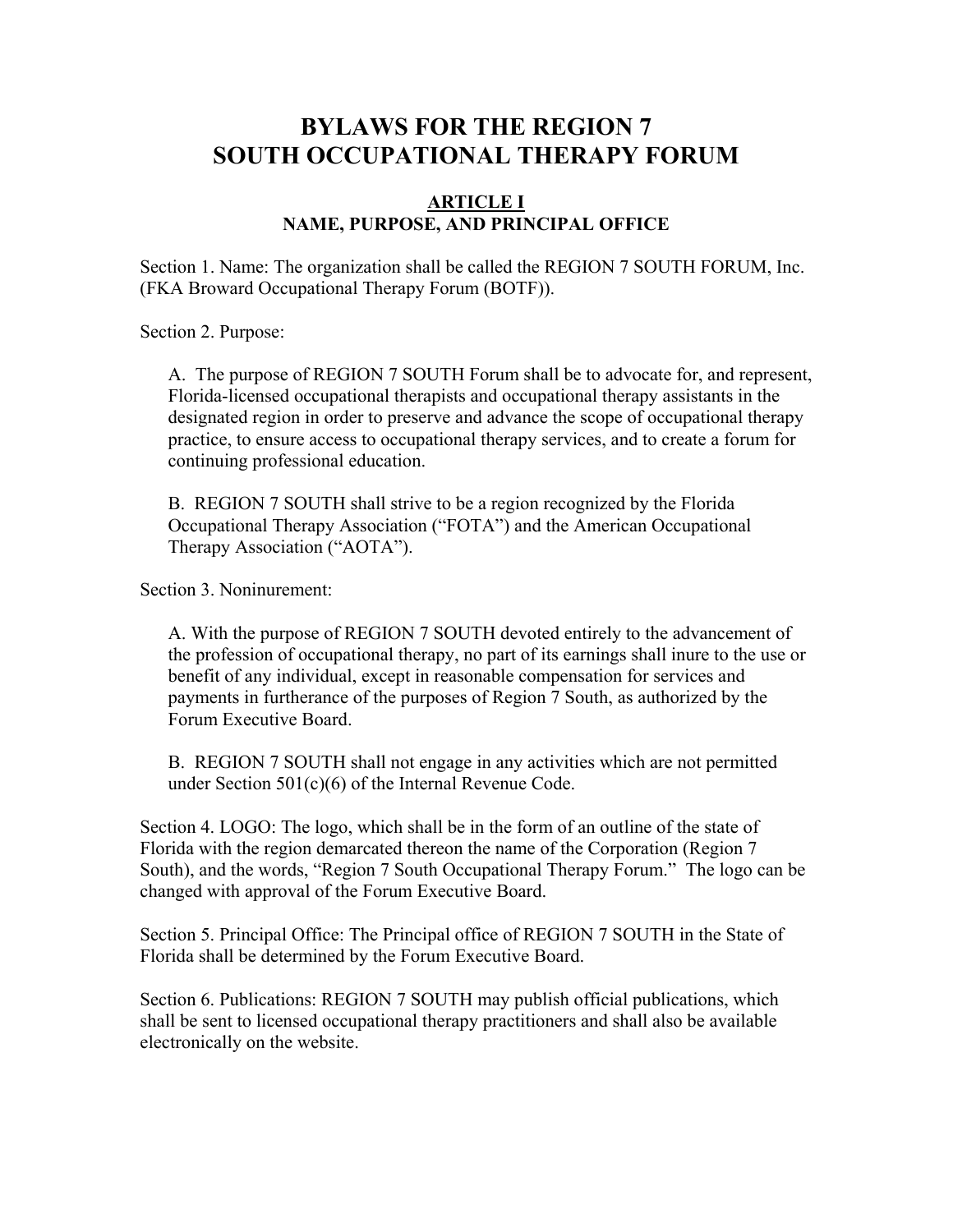#### **ARTICLE II AMENDMENTS**

Section 1. These Bylaws may be amended, rescinded, or superceded by recorded vote of the REGION 7 SOUTH Forum Board at any time.

- 1. Amendments may be proposed by any licensed practitioner in the Region.
- 2. The Forum Board shall create and authorize the Bylaws Committee to formulate proposed amendments.
- 3. The Forum Board shall review the draft prepared by the Bylaws Committee and recommend action to the membership.
- 4. The referendum shall be posted onto the website not less than 30 days before the vote is due; the due date shall be clearly identified.
- 5. The vote shall be determined by the majority (in case of multiple choices, the *plurality*) of the votes cast, provided at least 25% of the Forum Board shall have voted.
- 6. Amendments shall take effect at the start of the next fiscal year, unless otherwise specified.
- 7. The REGION 7 SOUTH Procedural Guide shall be updated to conform to any Bylaws amendments by the Bylaws Committee.

## **ARTICLE III MEMBERSHIP**

Section 1. Qualifications:

- A. Professional Member: An Occupational Therapist currently licensed by the State of Florida ("OT") or an Occupational Therapy Assistant ("OTA") currently licensed by the State of Florida residing or employed within the borders of REGION 7 SOUTH is a member of the Region 7 South. No membership dues are required.
- B. Auxiliary Members:

a. Individual: A person not eligible for membership due to licensure in any other classification who is interested in promoting occupational therapy and participating in REGION 7 SOUTH.

b. Organizational: Institutions or agencies interested in promoting occupational therapy.

c. Honorary: An individual who has made a significant contribution or given distinguished service to the profession. This individual may not be an OT or OTA.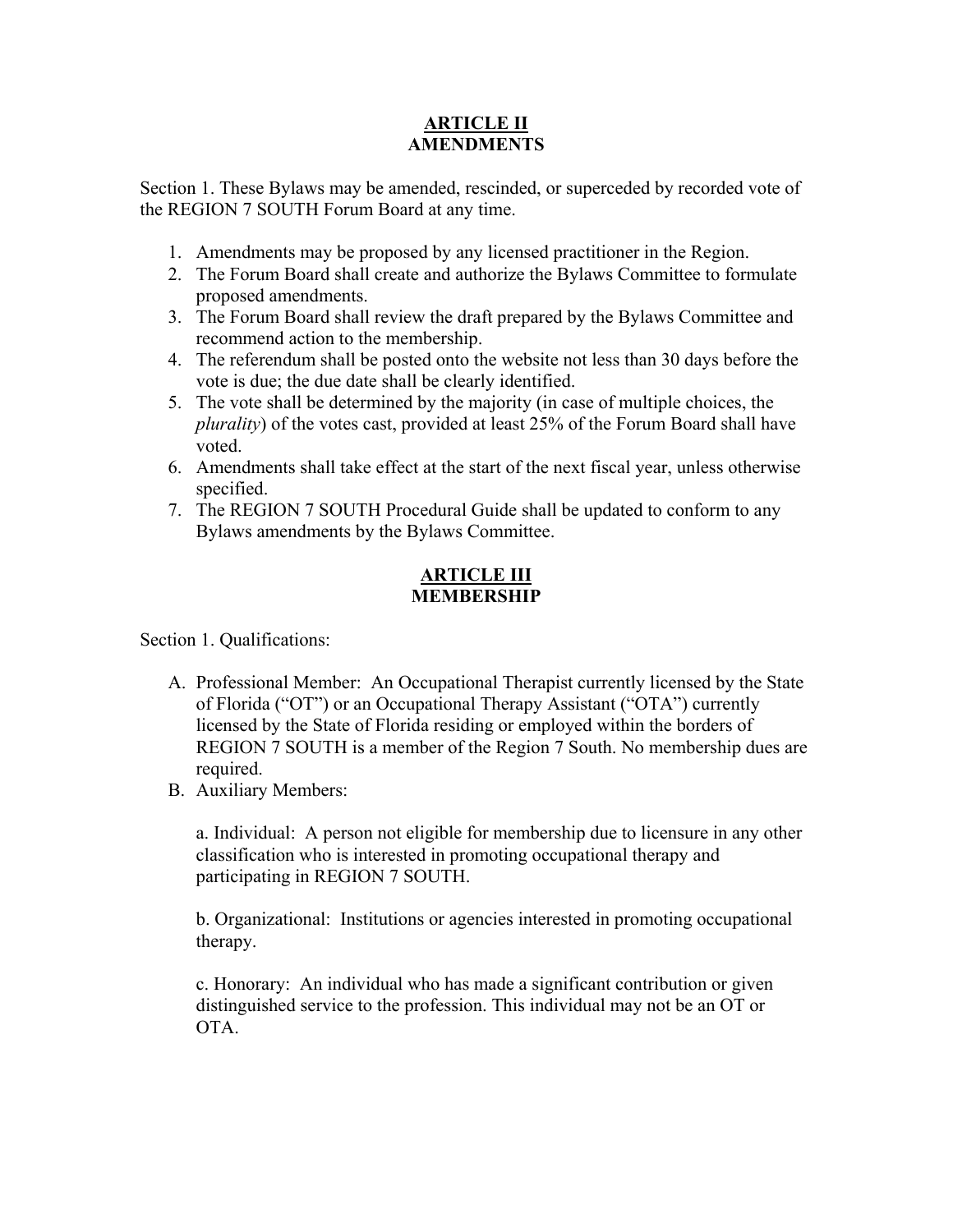Section 2. Rights and Privileges of Members

For all individual members:

- 1. May attend all REGION 7 SOUTH Meetings, Socials, and events.
- 2. May serve REGION 7 SOUTH according to specifications stated in these Bylaws and the Procedural Guide.
- 3. Shall receive REGION 7 SOUTH publications and access to information on the website.

Active Members:

- 1. Shall have the right to vote on REGION 7 SOUTH matters.
- 2. Shall have the right to hold office and chair committees.

Student Members:

- 1. Shall be eligible to hold office as Student SIS of the REGION 7 SOUTH Forum Board only.
- 2. Shall be eligible to serve as Student Representative to the Forum Board.
- 3. Shall not be eligible to vote on REGION 7 SOUTH issues.

### **ARTICLE IV MEETINGS OF THE MEMBERSHIP**

Section 1. Notice of Meeting:

A. REGION 7 SOUTH shall hold at least one business meeting a year, which shall be the "Annual Meeting" and others as needed and feasible.

B. Notice shall be given to the membership listing location and dated at least 30 days preceding the Business Meeting.

C. Any business whether on the agenda or not, may be taken up.

Section 2. Special Meetings: Special meetings of the members may be called by the Executive Officer or by three members of the Active Forum Board.

Section 3. Quorum and Action: A meeting of members of REGION 7 SOUTH duly called shall not be organized for the transaction of business unless a quorum is present. A quorum will be composed of the Executive Officer, Recorder, Treasurer and at least 1 other active Forum Board member.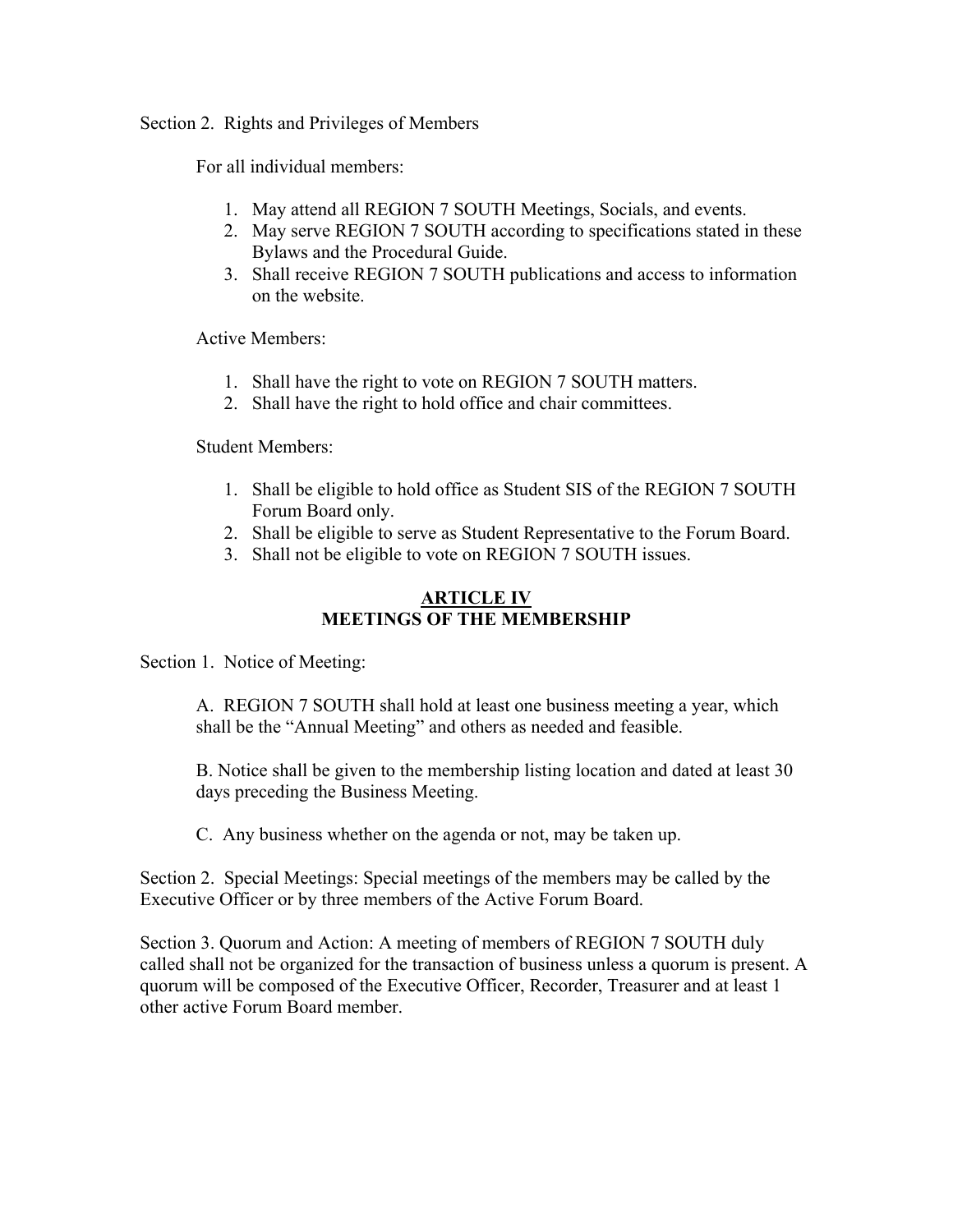#### **ARTICLE V CREATION OF NEW FORUMS**

Section 1. Formation: Forums may be formed by impetus of local OT practitioners on a geographic basis. This article is intended as support for the creation of new forums in smaller areas within the REGION 7 SOUTH borders.

- A. Request for recognition as an additional forum in the region shall be addressed in writing to the Forum Executive Board. This petition shall be signed by at least 5 occupational therapy practitioners who wish to create the new forum.
- B. The Forum Board shall review such a petition and provide procedural support in the creation of the new FORUM. Financial support may also be provided as feasible.
- C. New forums will be named based on a geographic basis.

a. REGION 7 SOUTH is a recognized regional forum by FOTA, although not supported or linked to FOTA per FOTA bylaws.

b. REGION 7 SOUTH is the local regional forum for Miami-Dade, Broward, Palm Beach and Monroe counties.

#### **ARTICLE VI Region 7 South Forum Organization**

Section 1. Membership: All REGION 7 SOUTH Forum Board members shall be members in good standing of FOTA, as well as a member of FOTA for the year prior to joining the Forum Board. A member shall belong to one region only.

Section 2. Forum Finances: These funds are REGION 7 SOUTH Forum (FKA Broward Occupational Therapy Forum BOTF) raised through fundraisers and continuing education offerings. The Forum has funds separate from FOTA.

Section 3. Forum Organization:

A. Officers:

- 1. The officers of the Forum shall be at least: an Executive Officer, a Recorder, and a Treasurer. The REGION 7 SOUTH Forum may have such other officers as determined by action of the members of the Forum.
- 2. Eligibility: A Professional member, OT or OTA, in good standing of FOTA shall be eligible for any office of the Forum.
- 3. Election: The officers of the Executive Forum Board shall be elected by the voting occupational therapists in the region by mail or electronic ballot. The calendar of rotation shall be maintained by the Executive Officer and will be included in the Procedural Guide of the forum.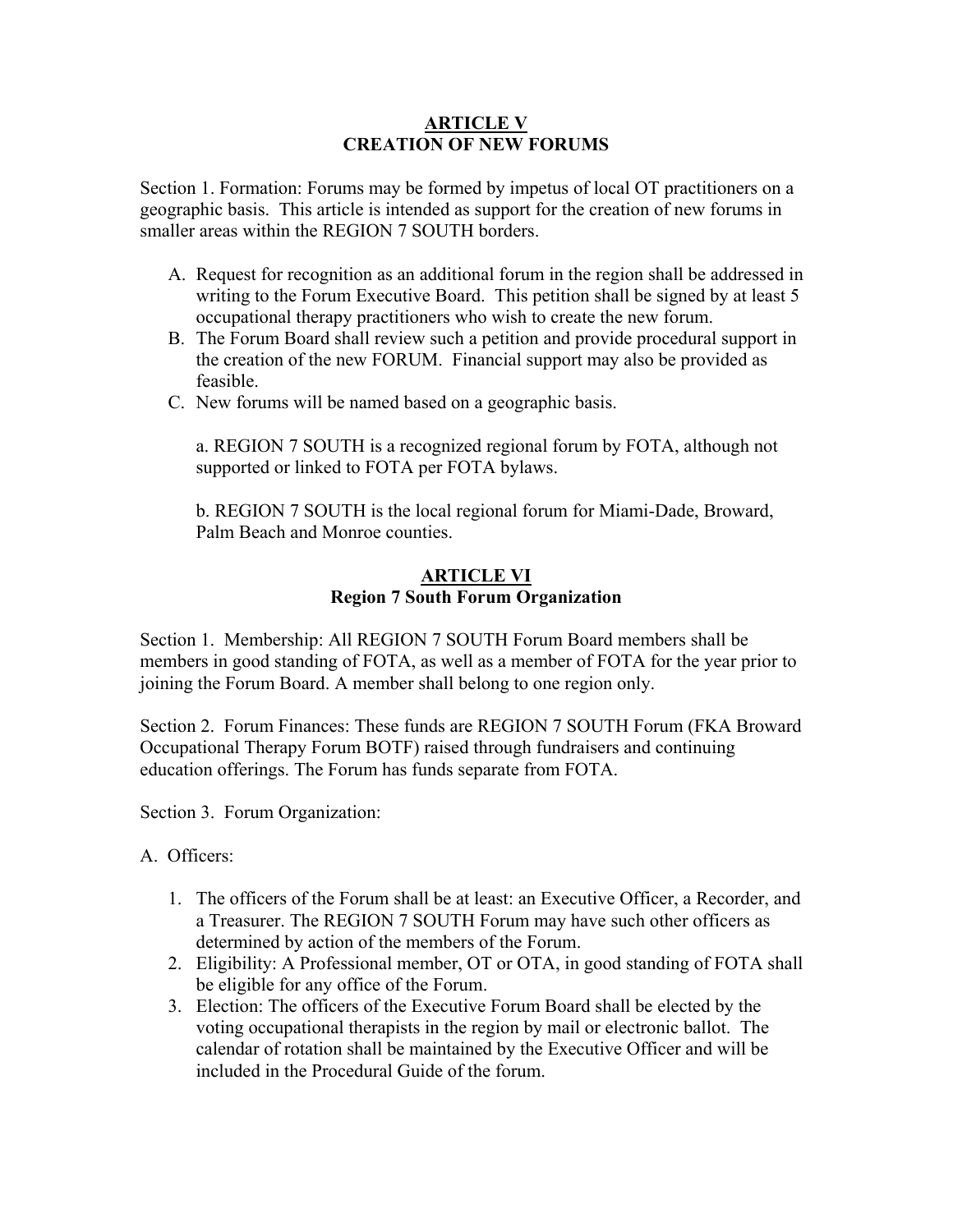- 4. Term of Office: All officers shall serve a two-year term. They shall be permitted to serve a maximum of two consecutive terms in the same office.
- 5. The elected officers and the Regional Representative shall compose the Executive Forum Board.
- 6. The Executive Officer may appoint committees and SIS chairs in response to interest and needs of the membership and Forum Board. Appointed officers are voting members of the Forum Board with the exception of student members.
- B. Meetings:
	- 1. Meetings of the Board and REGION 7 SOUTH shall be conducted in accordance with these bylaws.
	- **2.** REGION 7 SOUTH shall hold at least a minimum of six continuing education opportunities and one social meeting per year. One meeting or social will be called the Annual Meeting where business of the REGION 7 SOUTH will be discussed.

#### **ARTICLE VII OFFICERS**

Section 1. Elected Officers of REGION 7 SOUTH shall be Executive Officer, Recorder and Treasurer.

Section 2. Election of Officers

- A. Election: The officers shall be elected by the voting membership in good standing by mail or electronic ballot.
- B. Rotation:
	- 1. Election of the Executive Officer and Recorder shall be in the same odd numbered year.
	- 2. Election of the Treasurer shall be in even numbered years.
	- 3. The calendar of rotation shall be maintained by the Executive Officer.

Section 3. Qualifications

- A. Candidates for office shall have been members in good standing of FOTA for at least one year before nomination.
- B. Candidates shall have been licensed by the State of Florida for at least one year and shall have been active in REGION 7 SOUTH business.
- C. Officers shall be members of FOTA and AOTA.
- D. Other qualifications for office may be determined by the Forum Board.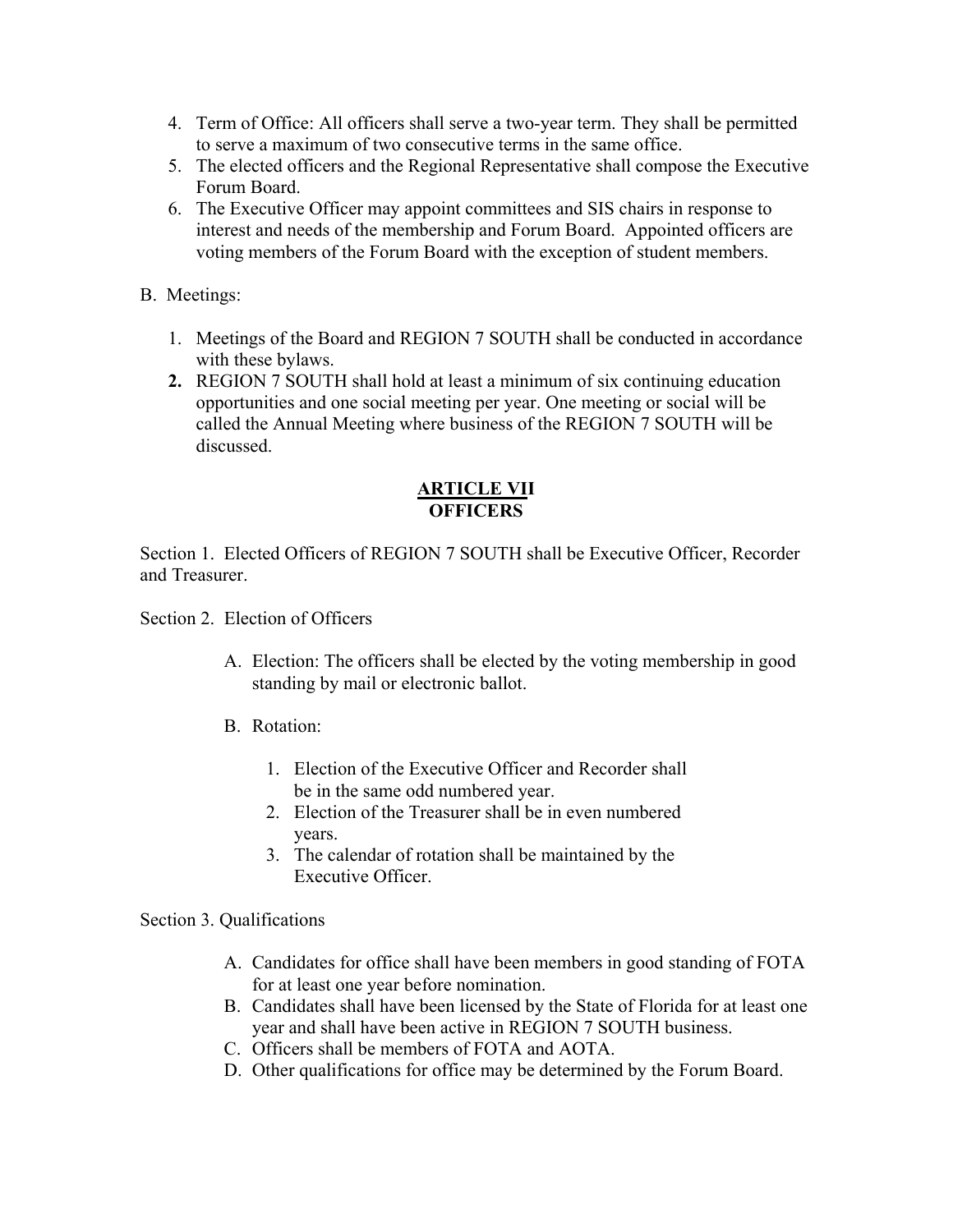#### Section 4. Duties of Officers

A. General:

1. Officers shall serve in their respective capacities at Forum Board Meetings, and Executive Board REGION 7 SOUTH meetings.

2. Officers shall carry out the duties and procedures customary for their respective offices and as set forth in REGION 7 SOUTH's Procedural Guide.

- B. Specific Duties:
- 1. Executive Officer of REGION 7 SOUTH.
	- a. Shall have power to sign written obligations of Region 7 South.
	- b. Shall appoint occupational therapy practitioners to vacant positions on the Forum Board, subject to the Forum Board's approval and other officials as provided in these Bylaws, subject to Forum Board's approval.
	- c. Shall represent REGION 7 SOUTH, as appropriate.
	- d. Shall serve on the Forum Board and Executive Board with voting privileges.
	- e. Shall convene and preside over meetings of the Forum Board and Executive Board as needed.
	- f. Shall act as liaison with the Regional Representative to the FOTA Board to ensure FOTA business is relayed to occupational therapy practitioners in the region.
	- g. Shall review and audit the treasurer's report on a yearly basis, signing the annual budget with the treasurer.
	- h. Shall assist the recorder in ensuring newsletter publication and website update.
	- i. Shall ensure the functions of other Forum Board members are met.
- 2. Recorder of REGION 7 SOUTH.
	- a. Shall be the custodian of REGION 7 SOUTH documents; shall maintain REGION 7 SOUTH records, minutes and correspondence.
	- b. Shall submit reports and records to appropriate bodies.
	- c. Shall maintain a roster of REGION 7 SOUTH officers, commissions, and committees, their Chairs and members.
	- d. Shall provide a record of Forum Board's actions and update the Procedural Guide as required.
	- e. Shall be responsible for contacting individuals who have agreed to provide continuing education for the Forum to collect information needed to publish the newsletter.
	- f. Shall be responsible for organizing the newsletter publication.